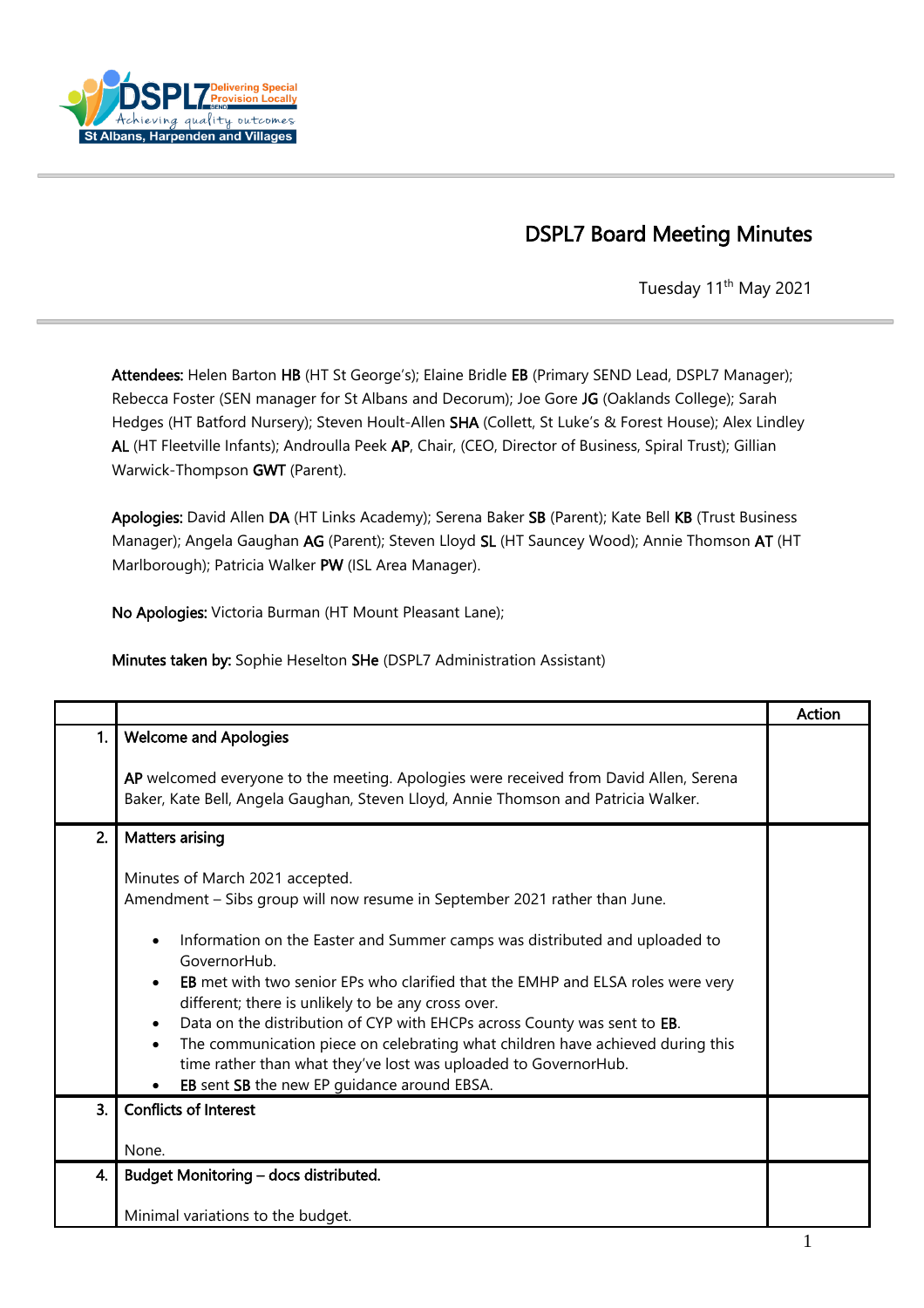|    | The budget has been re-forecast - several projects were unable to be delivered due<br>$\bullet$<br>to Covid-19. Discussions need to be had about whether these should be postponed<br>to next year.<br>Most services ran as usual.<br>$\bullet$<br>Any underspend will be carried forward to next year (20% maximum) - this will be<br>$\bullet$<br>used to fund ELSA.<br>ADD-vance - There may be an overspend from this service due to outstanding<br>$\bullet$<br>invoices which have been carried forward. This reflects family support that was<br>postponed last year and additional sessions that schools requested and received,<br>which DSPL7 was not consulted about. All retrospective families have now received<br>coaching and all invoices have been received. Three families are currently<br>outstanding for this year.                                                                                                                                                                                                                                                                                                                                                                                                                                                                                          |                  |
|----|------------------------------------------------------------------------------------------------------------------------------------------------------------------------------------------------------------------------------------------------------------------------------------------------------------------------------------------------------------------------------------------------------------------------------------------------------------------------------------------------------------------------------------------------------------------------------------------------------------------------------------------------------------------------------------------------------------------------------------------------------------------------------------------------------------------------------------------------------------------------------------------------------------------------------------------------------------------------------------------------------------------------------------------------------------------------------------------------------------------------------------------------------------------------------------------------------------------------------------------------------------------------------------------------------------------------------------|------------------|
|    | Action: EB will share a more detailed budget breakdown on GovernorHub.                                                                                                                                                                                                                                                                                                                                                                                                                                                                                                                                                                                                                                                                                                                                                                                                                                                                                                                                                                                                                                                                                                                                                                                                                                                             | <b>EB Action</b> |
| 5. | <b>Updates</b>                                                                                                                                                                                                                                                                                                                                                                                                                                                                                                                                                                                                                                                                                                                                                                                                                                                                                                                                                                                                                                                                                                                                                                                                                                                                                                                     |                  |
|    | i.<br>Strategic plan update                                                                                                                                                                                                                                                                                                                                                                                                                                                                                                                                                                                                                                                                                                                                                                                                                                                                                                                                                                                                                                                                                                                                                                                                                                                                                                        |                  |
|    | Minimal changes to the strategic plan from the last update as finances were mainly<br>$\bullet$<br>diverted to people delivering services this year.<br>There has been a shift away from the training model; HCC are commissioning a lot<br>$\bullet$<br>of the courses DSPL7 previously provided, so these have not been duplicated. A<br>Summer Term Parent Training brochure outlining all of the courses in the area from<br>all of the different providers has been created and distributed to pediatricians, GPs<br>and schools; this can be forwarded on to parents. Consequently, no parent training<br>has been run (other than the NESSie courses).<br>DSPL7 are now working more collaboratively with ISL. EB (SEN lead) has been<br>$\bullet$<br>regularly visiting schools to support SENCos since they reopened on March 8 <sup>th</sup> . The<br>'Team around School model' is being implemented: Sharon Coubrey (deputy of<br>SEND SASS and Autism County lead) has been working with EB visiting schools,<br>auditing and pulling in services as needed (without having to go through the referral<br>process).                                                                                                                                                                                                   |                  |
|    | 13:16 - SH arrived.                                                                                                                                                                                                                                                                                                                                                                                                                                                                                                                                                                                                                                                                                                                                                                                                                                                                                                                                                                                                                                                                                                                                                                                                                                                                                                                |                  |
|    | A discussion needs to be had with STAGs and Sauncey Wood about whether it is<br>$\bullet$<br>worth continuing achieving Communication Friendly Status, as this has now been<br>postponed for two years.<br>ADD-vance: all spaces have been allocated. Two families are on the waiting list and<br>$\bullet$<br>two have been put on hold. If more capacity/support is needed from ADD-vance<br>then that is possible; families who cannot currently be seen by Clare or Mike due to<br>long waitlists can be forwarded on to ADD-vance.<br>The transition workshop for year 6-7 (a speed dating event involving all primary and<br>$\bullet$<br>secondary SENCos and ISL reps) has been cancelled due to Covid-19. Primary and<br>secondary SENCos are now instead conducting their own transition events. DSPL7<br>are collaborating with ISL and Links to develop online workshops for parents of<br>children with SEN looking at year 6-7 transition, supporting with anxiety. St Albans<br>Plus have also been requested to hold two online secondary transition workshops.<br>Part-Steps Funding - trends show less demand for this service so this money could<br>$\bullet$<br>be re-diverted into other areas. However, there may be a Steps re-launch as the<br>number of schools who are not Steps trained is concerning. |                  |
|    | ii.<br><b>DSPL7</b> report                                                                                                                                                                                                                                                                                                                                                                                                                                                                                                                                                                                                                                                                                                                                                                                                                                                                                                                                                                                                                                                                                                                                                                                                                                                                                                         |                  |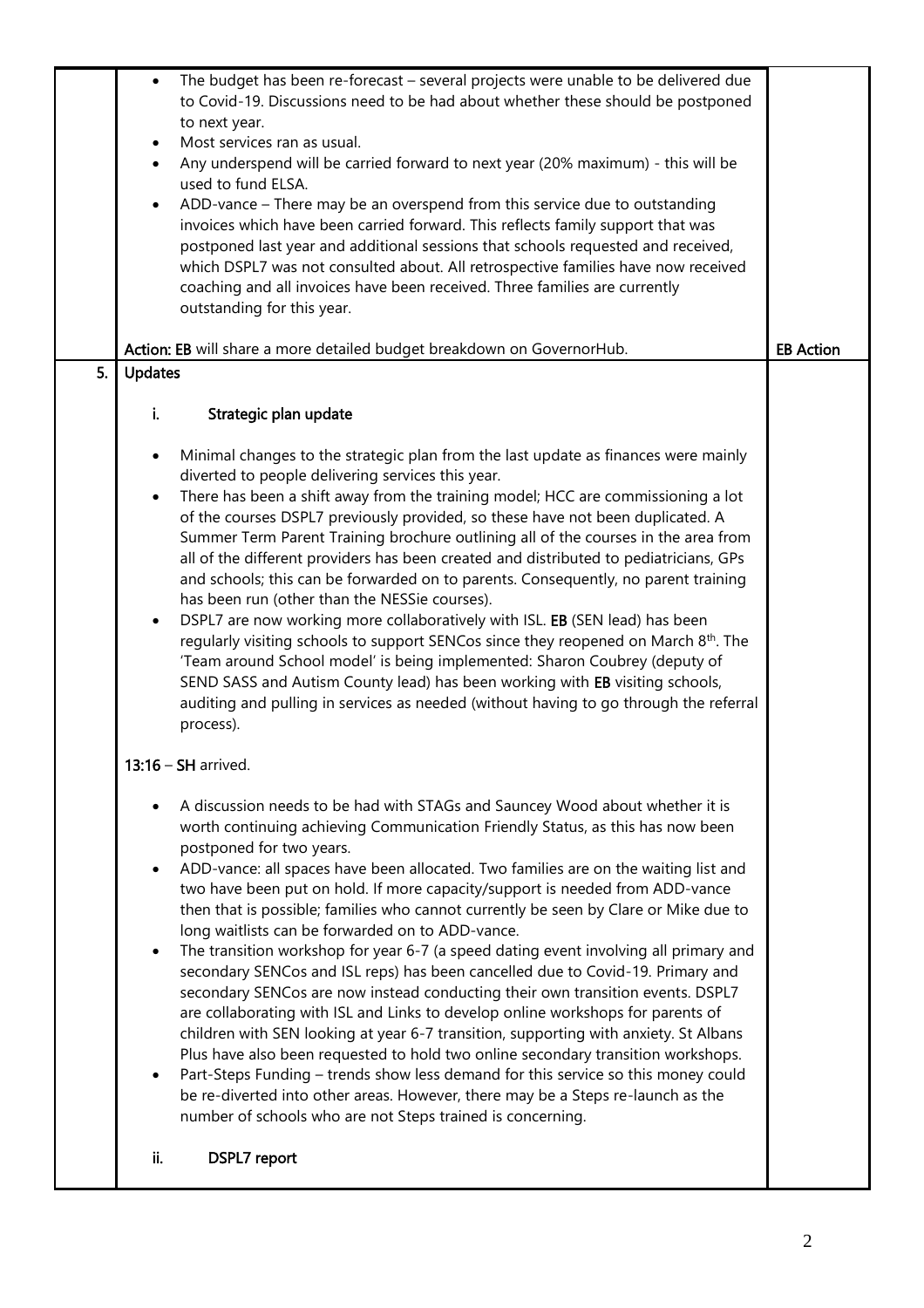- School Family Support Worker recently met with EB to triage cases. Her waiting list is down to 8/9 families who have all been contacted. She has a typical turnover of 6- 8 weeks so will be working with new families by the end of the month. She is employed full-time so her hours cannot be increased.
- KS3 Mentor has cleared his waiting list and is due to begin working with a new set of children after half term. 3 spaces are currently available.
- Post-16 Transition Coordinator will start visiting colleges (Oaklands and West Herts) during half term with small groups of students. There have been some challenges with managing parent expectations of what students can achieve.

The DSPL7 team meet regularly so there is an opportunity to discuss families across more than one work stream. Some families are receiving support from multiple members of the team, in different areas.

#### iii. NESSie Spring term update

- NESSie have received a huge amount of referrals (40 in the last two weeks). These referrals will be triaged and those who are most urgent provided support as soon as possible. Some of these are not appropriate and reflect year 6 transition anxiety, so will be referred onto Fiona Haynes at Links; it doesn't seem appropriate for NESSie (who only work in Primary schools) to begin working with year 6's as they would only be able to support them for a few weeks.
- A NESSie mental health drop-in surgery is beginning on May  $28<sup>th</sup>$  this is for SENCos and teachers to discuss any students they are concerned about and see whether a referral is appropriate.
- Engaging with students online has allowed the therapists to increase the number of children they are supporting due to time gains from lack of travel; therefore, for now, online support will continue for those students who responded well to this, with Natasha and Tim only visiting schools with children who need face-to-face support.

Currently there has been no evidence of the Mental and Emotional Health team at ISL picking up some of this work with families, which may partly explain this increase in referrals.

### Secondary School MH Update

HB – there has been a huge increase in mental health issues regarding suicidal ideation and general anxiety, as well as disclosures over historic events. Year groups approaching transition (year 11 & 13) are experiencing anxiety about the future. Pupils reported enjoying the flexibility of home learning and are struggling with transitioning back into a more restricted world.

### iv. Collett outreach

- CAPPs training which had to be cancelled last year has been booked for June.
- Karen has been restricted in Outreach work this term due to Covid-19 and commitments with the Collett. She hopes to resume this work by May half term at the latest. Karen was previously completing 5 days of Outreach work; sessions have now been reduced from 400 to 219. Karen is completing Covid-19 testing in school. She has been conducting online visits but is hoping to resume work in schools shortly.

Discussion about concerns that mainstream schools are now aware of all the traditional Outreach support and that the pressures and needs are now greater than the interventions provided in an Outreach session. There is now greater pressure on EHCP applications and are often four or five different presenting needs rather than just one, showing an overlap in complications. SHA would like to discuss with Adam Haynes having closer alignment with all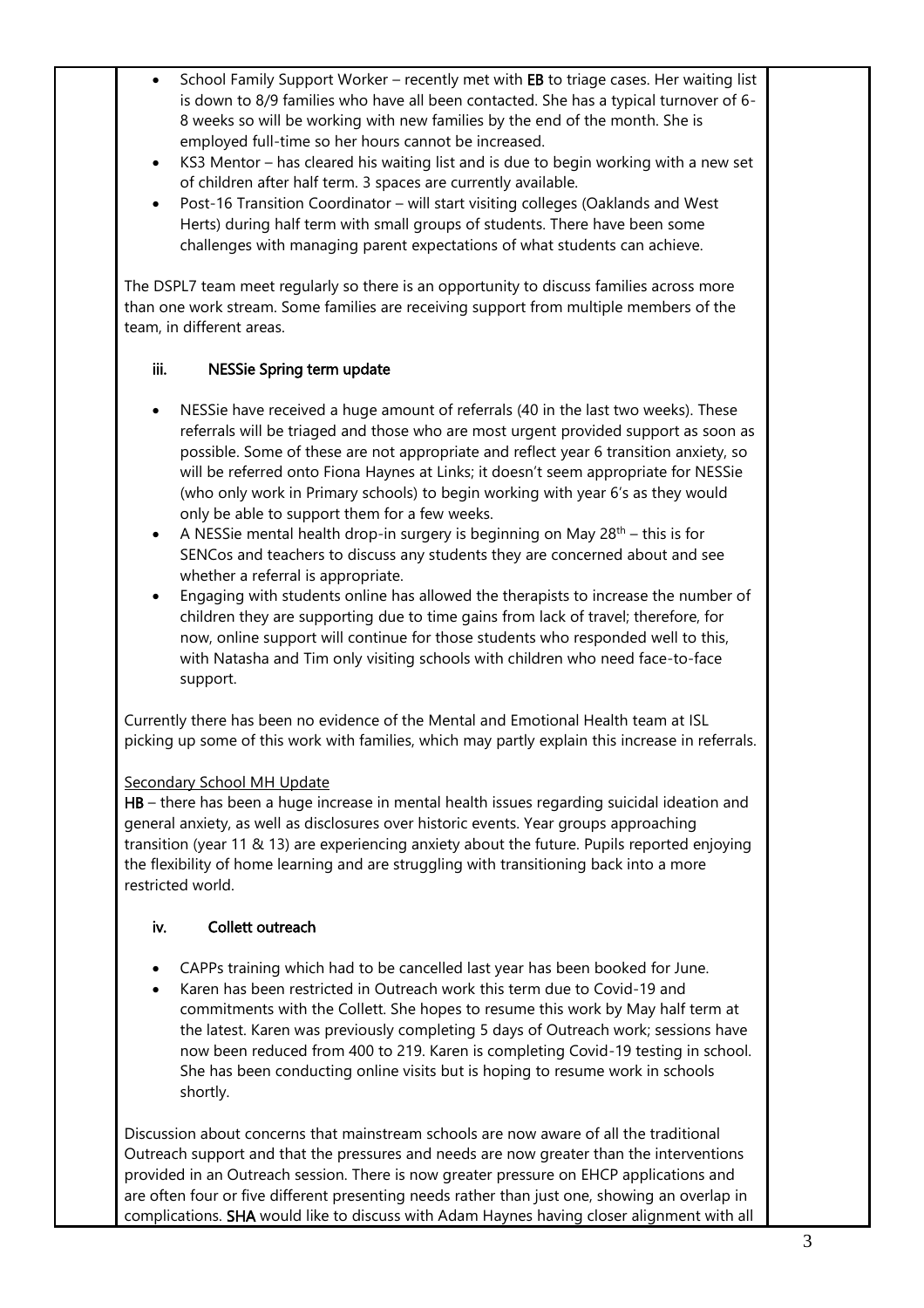|    | services (e.g. the advisory systems and Outreach) for a more targeted approach. Currently,<br>the system dictates that individuals have to take certain routes which aren't necessarily<br>appropriate before particular specialists can be accessed.                                                                                                                                                                                                                                                                                                                                                                                                                                                                                                                                                                                                                                                                                                                                                                                    |  |
|----|------------------------------------------------------------------------------------------------------------------------------------------------------------------------------------------------------------------------------------------------------------------------------------------------------------------------------------------------------------------------------------------------------------------------------------------------------------------------------------------------------------------------------------------------------------------------------------------------------------------------------------------------------------------------------------------------------------------------------------------------------------------------------------------------------------------------------------------------------------------------------------------------------------------------------------------------------------------------------------------------------------------------------------------|--|
|    | 13: $16 - RF$ arrived.                                                                                                                                                                                                                                                                                                                                                                                                                                                                                                                                                                                                                                                                                                                                                                                                                                                                                                                                                                                                                   |  |
|    | <b>DSPL./LSP review update -</b> DSPL7 have received the data, but not the actual<br>V.<br>review - re-scheduled to May 20 <sup>th</sup>                                                                                                                                                                                                                                                                                                                                                                                                                                                                                                                                                                                                                                                                                                                                                                                                                                                                                                 |  |
|    | There will be no change for 21/22. DSPLs will exist but be rebranded.<br>$\bullet$<br>There is an ongoing discussion about whether the manager and SEN lead roles<br>$\bullet$<br>should be separate, and whether LSPs and DSPLs will be joined or should remain<br>separate.                                                                                                                                                                                                                                                                                                                                                                                                                                                                                                                                                                                                                                                                                                                                                            |  |
|    | Suggestions for next year:<br>EYs behaviour support should be implemented - Links Outreach currently only begin<br>work with year 1. Reception children are therefore lacking support.<br>NESSie support that should be continued.<br>$\bullet$<br>ELSA - all DSPLs will fund 50% of the secondary school ELSA role out. DSPL7 will<br>$\bullet$<br>fund 15 ELSA's at 50% - approximately £1500 per ELSA. 10 individuals can be trained<br>in person at once, and 8 individuals online. Currently NESSie is available for primary<br>schools and ELSA will be available for secondary schools.<br>Understanding the complexity of primary school needs - often there are several<br>$\bullet$<br>issues present rather than just one.<br>Ensuring mainstream schools have access to the right settings, materials and<br>resources.<br>Not creating the wrong provision within a setting.<br>$\bullet$<br>Early intervention is necessary - having clear and consistent guidance.<br>$\bullet$<br>SLCN - Lack of early SaLT intervention |  |
| 6. | <b>ISL Updates</b>                                                                                                                                                                                                                                                                                                                                                                                                                                                                                                                                                                                                                                                                                                                                                                                                                                                                                                                                                                                                                       |  |
|    | SEN services review underway. A summary of results has just been produced which<br>may lead to service updates in future.<br>SLCA team are updating their training offer.<br>The advice line will continue.<br>The EY autism staff have now joined the SLCA team.<br>$\bullet$<br>They recently looked into reviewing and improving the referrals process. Any<br>$\bullet$<br>concerns should be brought up with Rebecca or passed to Sharon.<br>Eps and the SEN SASS service are continuing to try and support the LHNF Panels<br>$\bullet$<br>where possible, but this is difficult due to staff vacancies; the EP service are<br>struggling with recruitment retention - this is a problem both nationally and locally.                                                                                                                                                                                                                                                                                                              |  |
|    | <b>Staffing Updates</b>                                                                                                                                                                                                                                                                                                                                                                                                                                                                                                                                                                                                                                                                                                                                                                                                                                                                                                                                                                                                                  |  |
|    | <b>SEND SAS</b><br>Jane Keech is still currently off work due to health reasons. Deena Wolworth (EY<br>specialism lead) is covering this role.<br>There is currently a vacancy for the lead teacher in the SLCA role as Rhona<br>$\bullet$<br>MacDonald has moved to the SpLD team. Sharon Coubrey (Specialist lead for SLCA<br>and for the St Albans and Decorum area) is currently overseeing this role.                                                                                                                                                                                                                                                                                                                                                                                                                                                                                                                                                                                                                               |  |
|    | <b>SEN</b><br>Vacancies within the SEND team have been recently recruited.<br>There has been an increase in funding for the AROs team (Annual Reviews team) to<br>double capacity in updating annual reviews.                                                                                                                                                                                                                                                                                                                                                                                                                                                                                                                                                                                                                                                                                                                                                                                                                            |  |